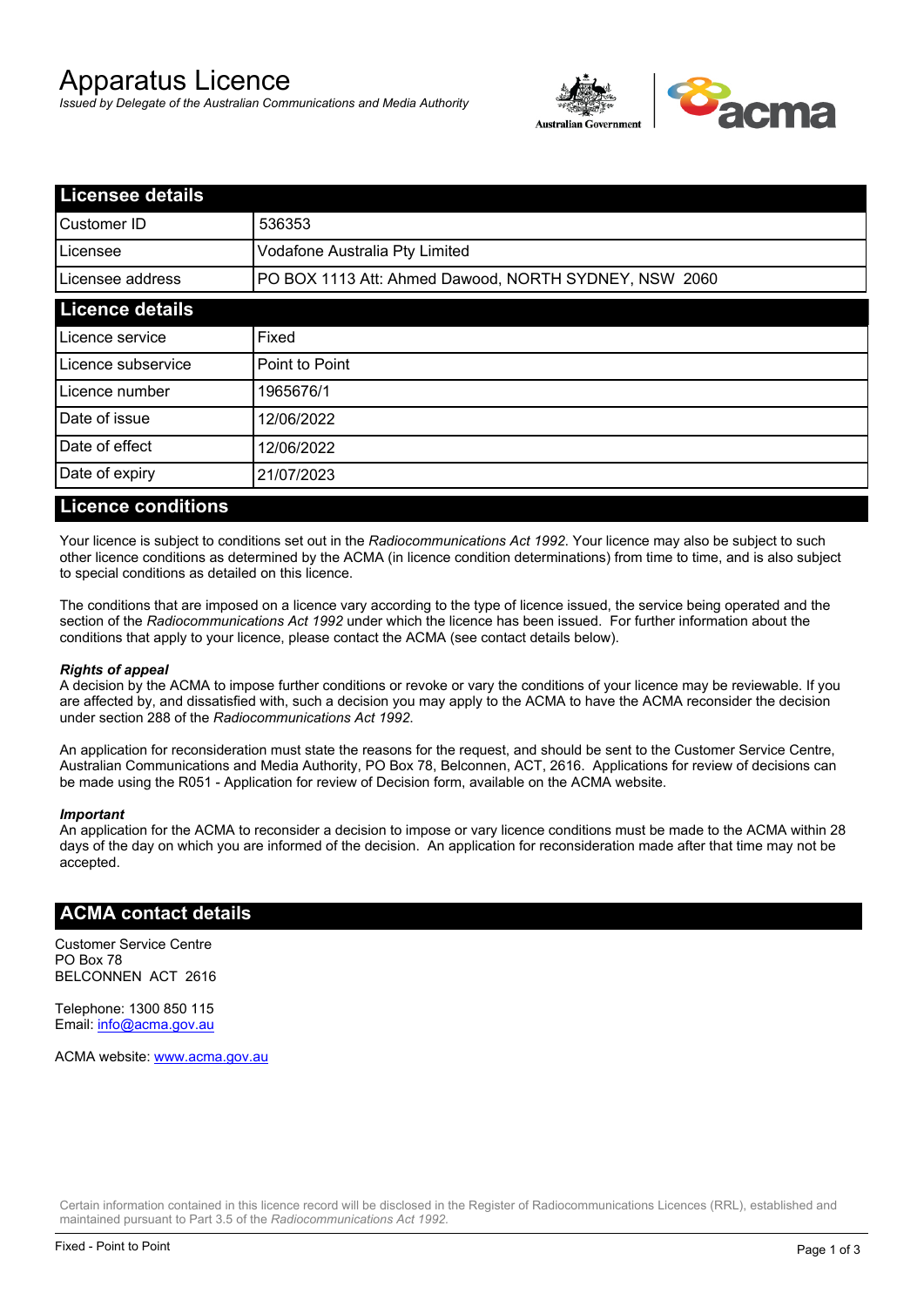# **Advisory Notes applying to licence no.: 1965676/1**

Conditions applicable to the operation of Point to Point station(s) authorised under this licence can be found in the Radiocommunications Licence Conditions (Apparatus Licence) Determination and the Radiocommunications Licence Conditions (Fixed Licence) Determination, the 'fixed licence lcd'. Copies of these determinations are available from the ACMA and from the ACMA home page (www.acma.gov.au).